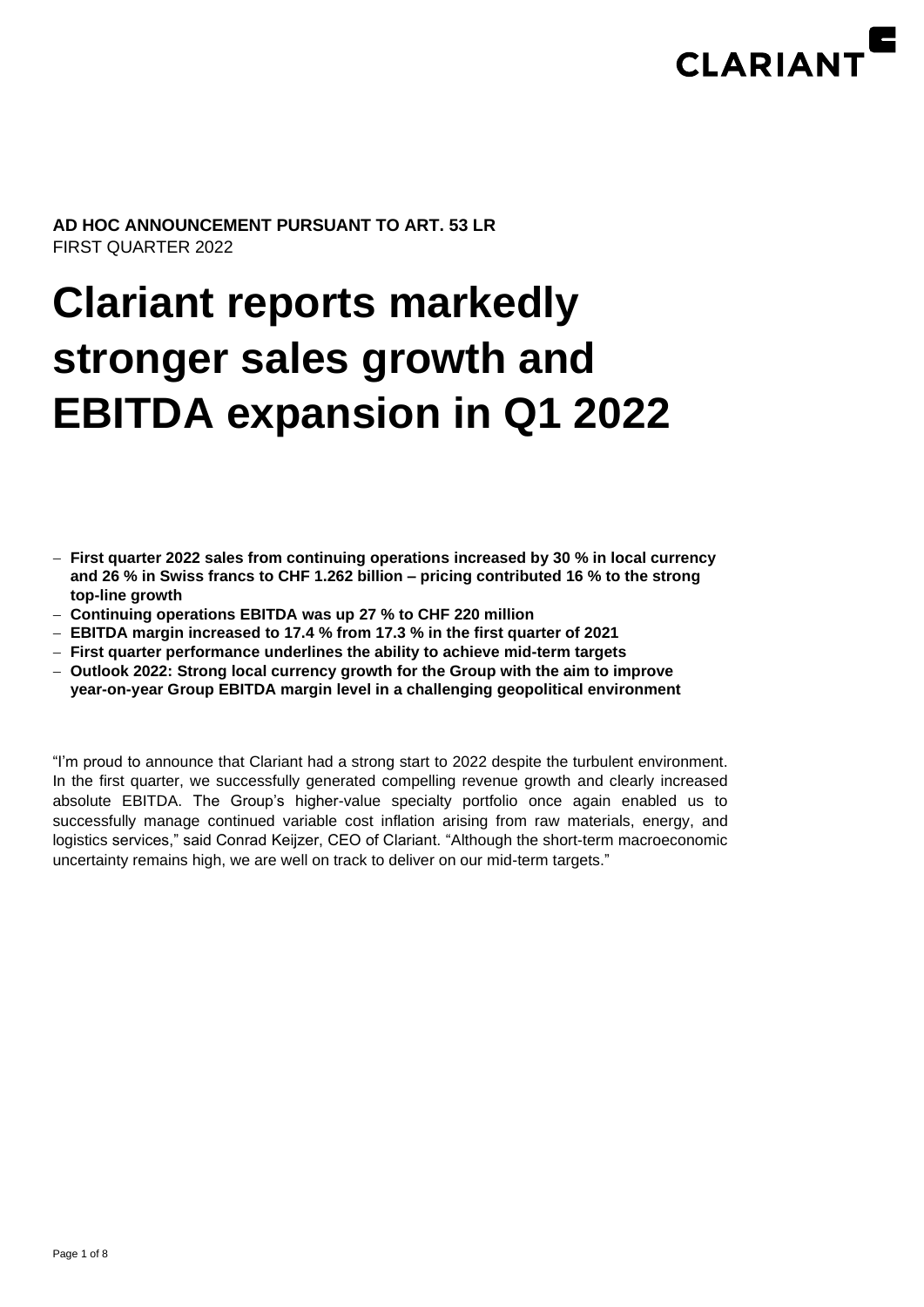

## **Key Financial Data**

| <b>Continuing operations</b>    | <b>First Quarter</b> |                  |       |        |
|---------------------------------|----------------------|------------------|-------|--------|
| in CHF million                  | 2022                 | 2021             | % CHF | $%$ LC |
| Sales                           | 1 2 6 2              | 1 0 0 2          | 26    | 30     |
| <b>EBITDA</b>                   | 220                  | 173 <sup>1</sup> | 27    |        |
| - margin                        | 17.4 %               | 17.3 %           |       |        |
| EBITDA before exceptional items | 238                  | $178^{1}$        | 34    |        |
| - margin                        | 18.9%                | 17.8%            |       |        |

1 restated

# **First Quarter 2022 – Very strong sales growth**

#### **MUTTENZ, JUNE 15, 2022**

Clariant, a focused, sustainable, and innovative specialty chemicals company, today announced first quarter 2022 continuing operations sales of CHF 1.262 billion, compared to CHF 1.002 billion in the first quarter of 2021. This corresponds to a particularly strong increase of 30 % in local currency and 26 % in Swiss francs. The positive pricing impact of 16 % in part addressed continued cost inflation and also slightly outpaced the volume growth of 14 %. Care Chemicals and Natural Resources grew sales at an accelerated pace, which more than compensated for the expected slightly weaker development in Catalysis.

All geographic regions contributed meaningfully to the sales expansion in the first quarter of 2022, reflecting both continued strong demand as well as supply chain shortages. In Europe, the high 27 % local currency growth was underpinned by strong expansion in Care Chemicals as well as Natural Resources. Sales in Asia-Pacific rose by 31 %, underpinned by expansion in all Business Areas and clearly driven by 34 % higher sales in China. The Americas reported compelling growth as North American sales increased by a resounding 37 %, followed closely by Latin America at 31 %. In the Middle East & Africa, sales rose by 26 %.

In the first quarter of 2022, Care Chemicals increased sales by 44 % in local currency. This progress was supported by double-digit expansion in both Consumer Care and Industrial Applications, in particular Personal Care, Crop Solutions, Aviation, and Coatings. The consolidation of the acquired majority share in Clariant IGL Specialty Chemicals (CISC) and the acquisition of the remaining shares in Beraca further supported this positive development with an addition of 4 % local currency volume growth for the Group. Catalysis sales decreased by a slight 1 % in local currency, despite significantly higher Specialty Catalysts sales, which could not entirely counterbalance the weakness in parts of Petrochemicals and Syngas. Natural Resources sales increased by a resounding 31 % in local currency with growth attributable to all three Business Units, especially Additives.

The continuing operations EBITDA increased to CHF 220 million with a corresponding margin of 17.4 %, slightly exceeding the 17.3 % reported in the first quarter of the previous year. The increase was underpinned by operating leverage from higher sales, cost savings (CHF 4 million savings from efficiency programs), and pricing measures, which largely offset raw material price increases, supply chain constraints, and higher energy and logistics cost. The absolute EBITDA increased by a notable 27 %.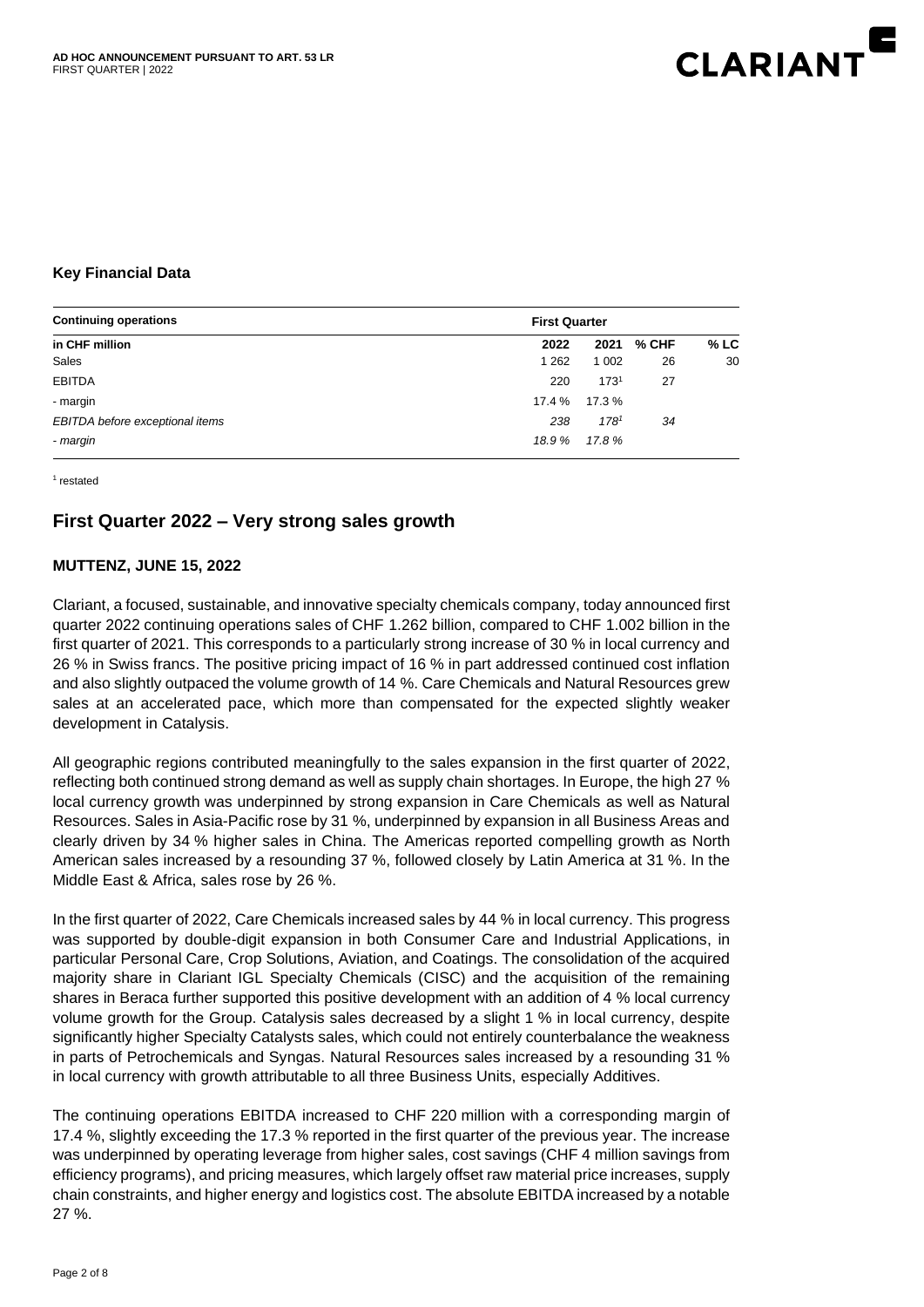

# **Discontinued Operations**

Clariant's Pigments business was divested to a consortium comprising Heubach Group and SK Capital Partners on 3 January 2022, which resulted in a provisional pretax disposal gain of CHF 168 million and an EBITDA of CHF 160 million for discontinued operations. Total Group (continuing operations and discontinued operations) EBITDA was CHF 380 million in the first quarter of 2022.

# **Outlook – Full Year 2022**

Clariant aims to grow above the market to achieve higher profitability through sustainability and innovation. The Group concluded the final step in its significant portfolio transformation in January of 2022. Clariant is now a truly specialty chemicals company and confirms its 2025 ambition to deliver profitable growth  $(4 - 6 %$  CAGR), a Group EBITDA margin between 19 – 21 %, and a free cash flow conversion of around 40 %.

In the second quarter of 2022, Clariant expects to generate continued strong sales growth in local currency versus the prior year, underpinned by expansion in all Business Areas despite a normalizing growth environment. Sequential sales are expected to decline moderately as a result of seasonal impacts (aviation, refinery) and demand normalization in Care Chemicals and Natural Resources. Clariant expects to improve on its restated year-on-year margin levels in the second quarter of 2022. Sequentially, the Group expects to be broadly in line with its first quarter 2022 margin level, especially via operating leverage from growth, continuing pricing actions, and cost discipline to counter continued inflation in raw materials, logistics, labor, and energy cost.

For the full year 2022, Clariant expects strong growth in local currency for the Group, driven by a particularly strong first half of 2022. The current high level of uncertainty resulting from the geopolitical conflicts, suspension of business with Russia, and the resurgence of COVID-19 in China are expected to continue to impact global economic growth and consumer demand in the second half of the year. Clariant expects the high inflationary environment with regard to raw material, energy, and logistics cost as well as supply chain challenges to persist in the second half of 2022. Clariant aims to improve its year-on-year Group EBITDA margin levels via solid revenue growth driven by pricing and continued cost discipline, despite the increasingly challenging economic environment.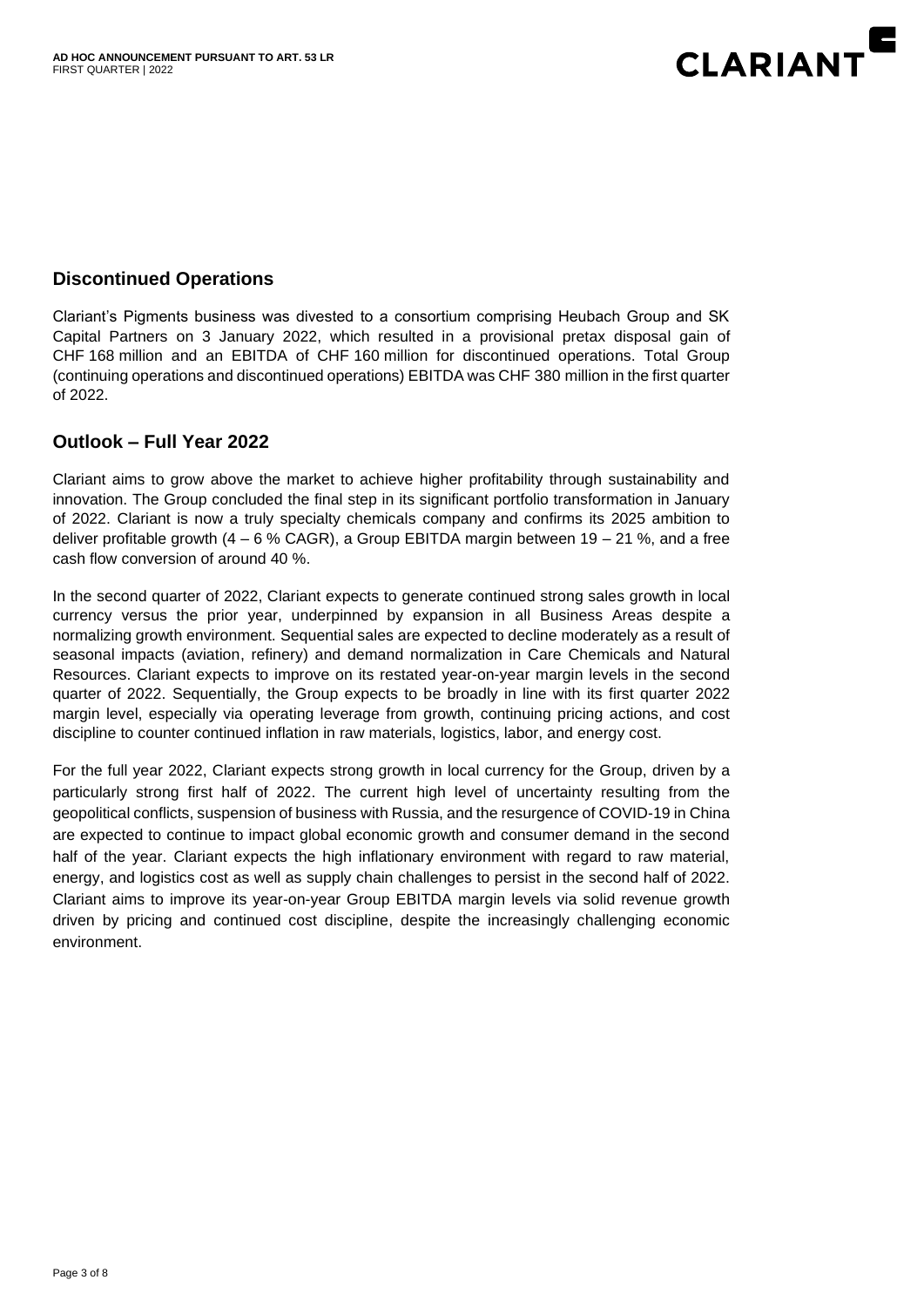

# **Business Discussion**

# **Business Area Care Chemicals**

| in CHF million                                       | <b>First Quarter</b> |                 |       |        |
|------------------------------------------------------|----------------------|-----------------|-------|--------|
|                                                      | 2022                 | 2021            | % CHF | $%$ LC |
| Sales                                                | 566                  | 404             | 40    | 44     |
| <b>EBITDA</b>                                        | 130                  | $80^{1}$        | 63    |        |
| - margin                                             | 23.0 %               | 19.8%           |       |        |
| EBITDA before exceptional items                      | 132                  | 80 <sup>1</sup> | 65    |        |
| - margin<br>$\mathcal{A}$ . The set of $\mathcal{A}$ | 23.3 %               | 19.8%           |       |        |

1 restated

#### **Sales**

In the first quarter of 2022, sales in the Business Area Care Chemicals rose by a particularly resounding 44 % in local currency and by 40 % in Swiss francs. Excluding the sales contribution from the consolidation of Clariant IGL Specialty Chemicals (CISC) and the full integration of Beraca, Care Chemicals sales grew by 30 % organically in local currency. The sales expansion was underpinned by both price and volume expansion of 23 % and 21 %, respectively. Consumer Care sales increased in a double-digit range in all three businesses: Personal Care, Home Care, with expansion in Crop Solutions again in the lead. Industrial Applications sales rose at a double-digit rate organically as a result of strengthening demand in key end markets, including transportation and construction. Furthermore, the Aviation business clearly recovered from the comparatively weak result reported in the first quarter of 2021.

All geographic regions reflected strong sales expansion in the first quarter of 2022. This growth was underpinned by positive developments in Asia, North America, Europe, and Latin America, with all regions reflecting significant growth. In Asia, the consolidation of CISC boosted the positive development.

#### **EBITDA Margin**

In the first quarter, the EBITDA margin increased significantly to 23.0 % from 19.8 %, while absolute EBITDA rose by 63 %. This development was attributable to active pricing management used to counterbalance raw material cost headwinds, supply chain constraints, as well as energy and logistics cost increases.

#### **Clariant Insight**

In February 2022, Clariant launched a range of Vita surfactants and polyethylene glycols (PEGs) 100 % based on bio-based, renewable carbon from plants. These surfactants contribute to the removal of fossil carbon from the value chain and help to save up to 85 % of  $CO<sub>2</sub>$  emissions per ton of product compared to their fossil counterparts. The Vita range is the chemical equivalent to its fossil versions, offering the same best-in-class performance and efficiency to both Consumer Care as well as Industrial Applications products. Double-digit kilotons of the Vita range were made available for the worldwide market in the first quarter of 2022. The Vita products are a key milestone in Clariant's new purpose-led strategy of accelerating sustainability-driven innovation and its vision to achieve "Greater chemistry – between people and planet."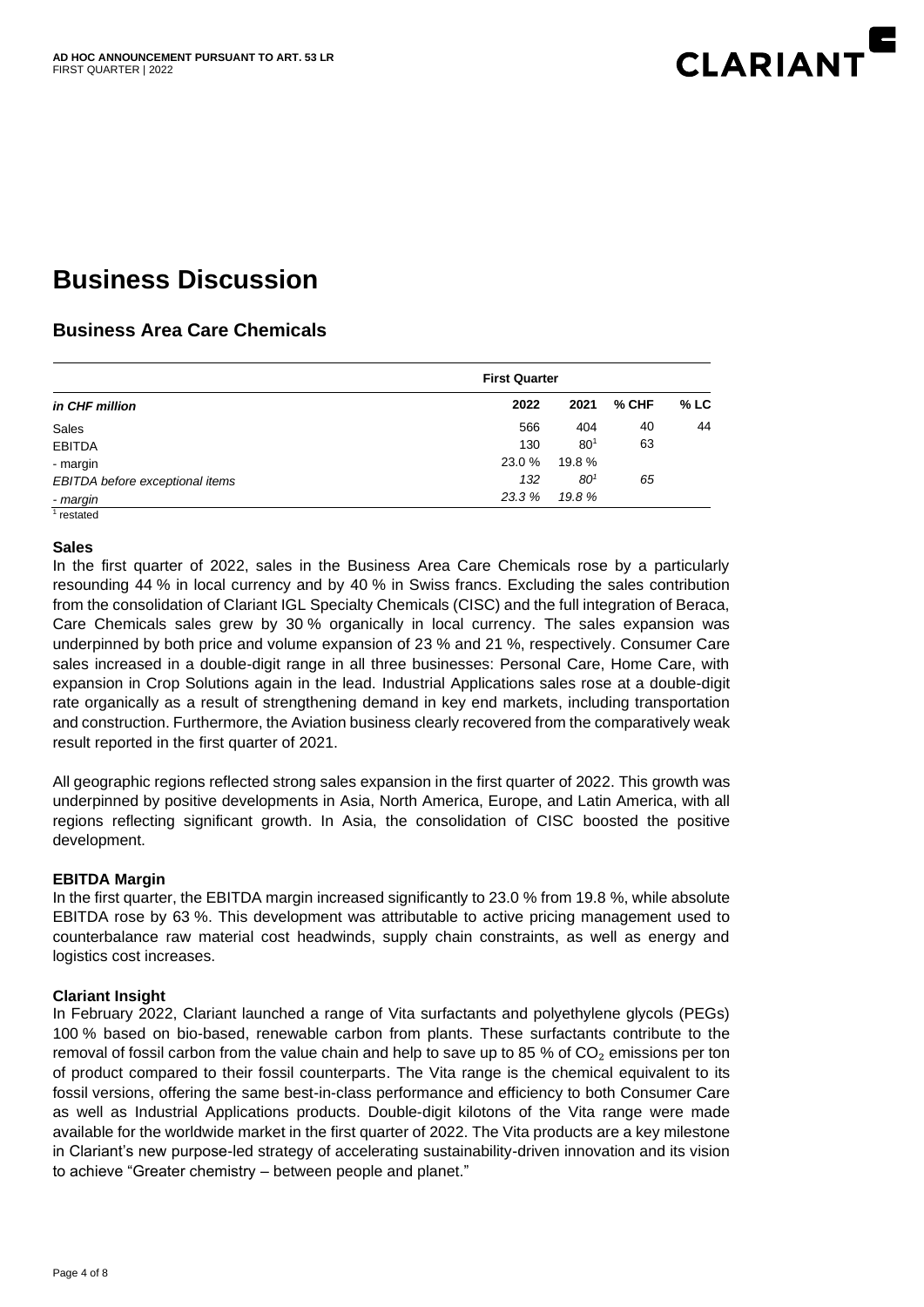

# **Business Area Catalysis**

| in CHF million                  |      | <b>First Quarter</b> |       |        |
|---------------------------------|------|----------------------|-------|--------|
|                                 | 2022 | 2021                 | % CHF | $%$ LC |
| Sales                           | 185  | 193                  | $-4$  | $-1$   |
| <b>EBITDA</b>                   | 14   | 38 <sup>1</sup>      | $-63$ |        |
| - margin                        | 7.6% | 19.7 %               |       |        |
| EBITDA before exceptional items | 14   | 38 <sup>1</sup>      | -63   |        |
| - margin                        | 7.6% | 19.7 %               |       |        |
| restated                        |      |                      |       |        |

#### **Sales**

In the first quarter of 2022, as previously indicated, sales in the Business Area Catalysis slowed by a slight 1 % in local currency and decreased by 4 % in Swiss francs versus a strong comparison base. This business was directly impacted by the decision to suspend business with Russia. Significantly higher sales in Specialty Catalysts largely counterbalanced the weaker developments in Petrochemicals and Syngas.

Sales expansion was strong in Asia and North America, due in part to the high demand seen in China. Europe reported lower sales in the first quarter, which is a reflection of the normal project nature of the business.

#### **EBITDA Margin**

In the first quarter, the EBITDA margin declined to 7.6 % from 19.7 %. The main factors influencing this development included: (1) margin squeeze due to vast inflationary pressure from raw material, energy, and logistics cost, which was amplified by long project lead times versus the unprecedentedly significant and rapid cost increase within a short time period, for base metals in particular. This issue has been addressed via diligent pricing and by adjusting the relevant pricing model, which should generate a positive impact in the second half of 2022; (2) a less favorable product mix with a low share of accretive Petrochemical and Syngas catalyst sales despite the record-high order book for accretive CATOFIN® catalysts in particular. The strong order book signifies a marked recovery in the second half of 2022; (3) continued logistics challenges, which resulted in delayed deliveries; (4) project cost related to the new CATOFIN® production site in China and the sunliquid® production plant in Romania.

Both plants ramped-up production in the first quarter of 2022 according to plan. All required permissions for the sunliquid® plant were received in the second quarter, and sales of secondgeneration bioethanol are expected to ramp-up in the second half of 2022. The CATOFIN® plant has successfully concluded its chemical commissioning, and the new capacity is expected to contribute first sales in the second quarter.

Though margins can fluctuate significantly over the quarters of a calendar year, the fundamentals for Catalysis remain positive based on the present demand pattern, the particularly high order backlog, portfolio strength, and proven innovation capability.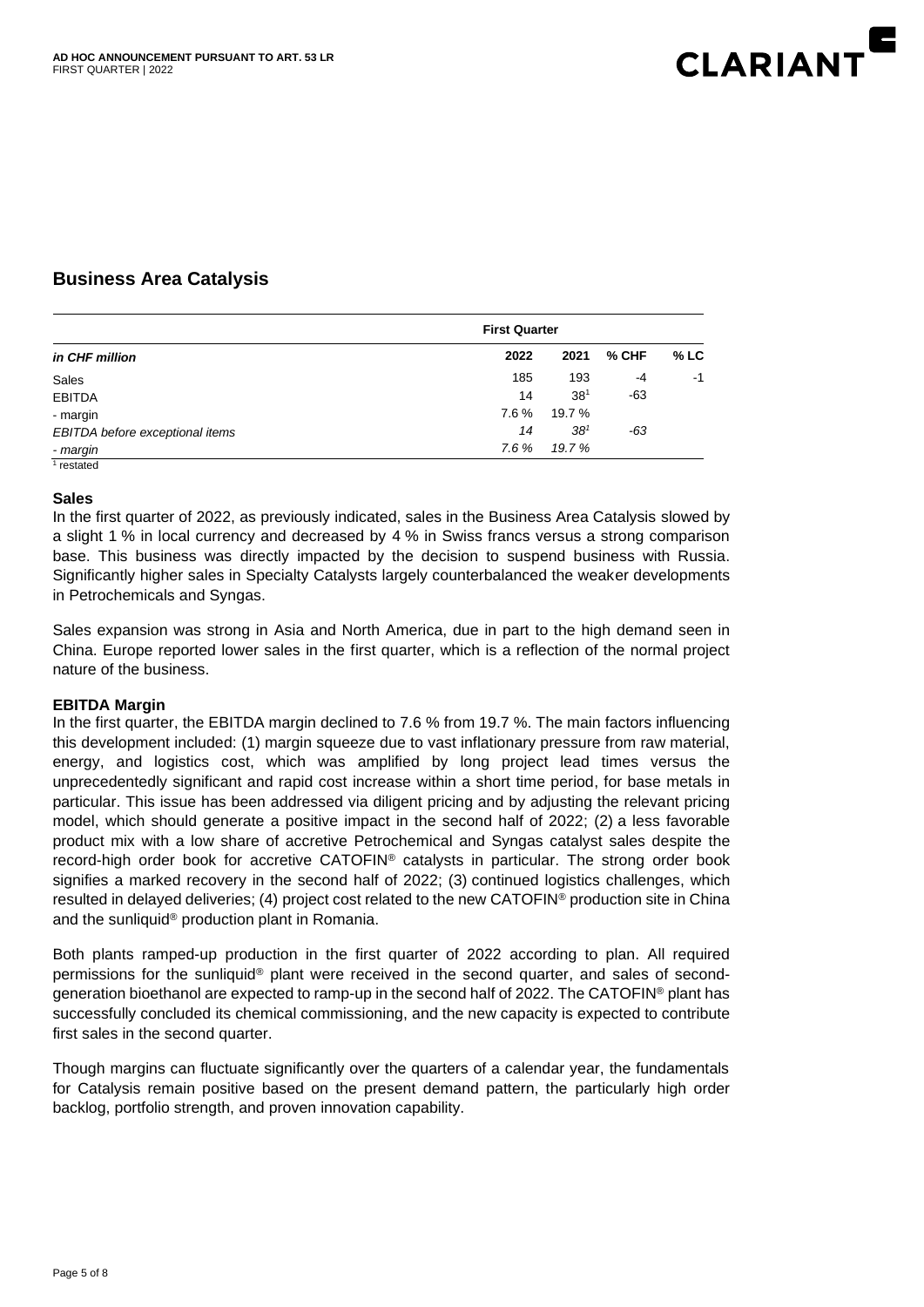

#### **Clariant Insight**

Based on Clariant's industry-proven ammonia synthesis catalyst AmoMax® 10, Clariant has introduced the new AmoMax® 10 Plus catalyst. It is designed with an optimized promoter set, greatly increasing its activity and stability while reducing start-up times. This new catalyst can be used to increase ammonia production and/or reduce energy consumption. Its features ensure that AmoMax® 10 Plus can deliver stable and reliable performance despite fluctuating feed conditions caused by the variable supplies of renewable energy.

The AmoMax<sup>®</sup> 10 Plus was chosen for the following two commercial green ammonia projects: The project in Duqm, Oman, and The Hydrogen Utility's major green ammonia project in Australia. The ACME green ammonia plant in Oman will be powered by solar and wind energy and will avoid 270,000 tons/year of  $CO<sub>2</sub>$  compared to an average traditional ammonia plant. The Hydrogen Utility's two plants will avoid around 100,000 tons/year of  $CO<sub>2</sub>$  in comparison to an average traditional ammonia plant. Green ammonia as a hydrogen carrier can facilitate future transport for supplying hydrogen to high-energy demand regions with limited renewable energy sources.

#### **Business Area Natural Resources**

| in CHF million                  |        | <b>First Quarter</b> |         |        |
|---------------------------------|--------|----------------------|---------|--------|
|                                 | 2022   | 2021                 | $%$ CHF | $%$ LC |
| Sales                           | 511    | 405                  | 26      | 31     |
| <b>EBITDA</b>                   | 102    | 69 <sup>1</sup>      | 48      |        |
| - margin                        | 20.0 % | 17.0 %               |         |        |
| EBITDA before exceptional items | 102    | 70 <sup>1</sup>      | 46      |        |
| - margin                        | 20.0 % | 17.3 %               |         |        |
| restated                        |        |                      |         |        |

#### **Sales**

In the first quarter of 2022, sales in the Business Area Natural Resources rose by 31 % in local currency and by a notable 26 % in Swiss francs. This increase was underpinned by both price and volume expansion of approximately 15 % and 16 %, respectively for the Business Area. All three Business Units contributed to this growth.

Oil and Mining Services sales grew markedly in the first quarter, in a high-twenties percentage range. Oil Services sales continued to reflect strong growth, albeit against a soft comparison basis. Mining Solutions sales increased in the twenty percent range, underpinned by successful pricing measures. Refinery reflected a clear recovery versus the first quarter of the previous year, as the business returned to more normalized levels.

Functional Minerals sales grew in a low teen range, supported by expansion in almost all Business Lines, especially in Purification and Cargo & Device Protection. Foundry increased sales at a midsingle-digit rate, slightly exceeding the absolute levels achieved in the pre-COVID-19 pandemic first quarter of 2019.

Additives sales expansion outperformed that of the other three Natural Resources Business Units due to extraordinarily strong underlying demand in all regions and in all main end markets, such as electrical and electronics as well as the automotive (e-mobility) and construction sectors.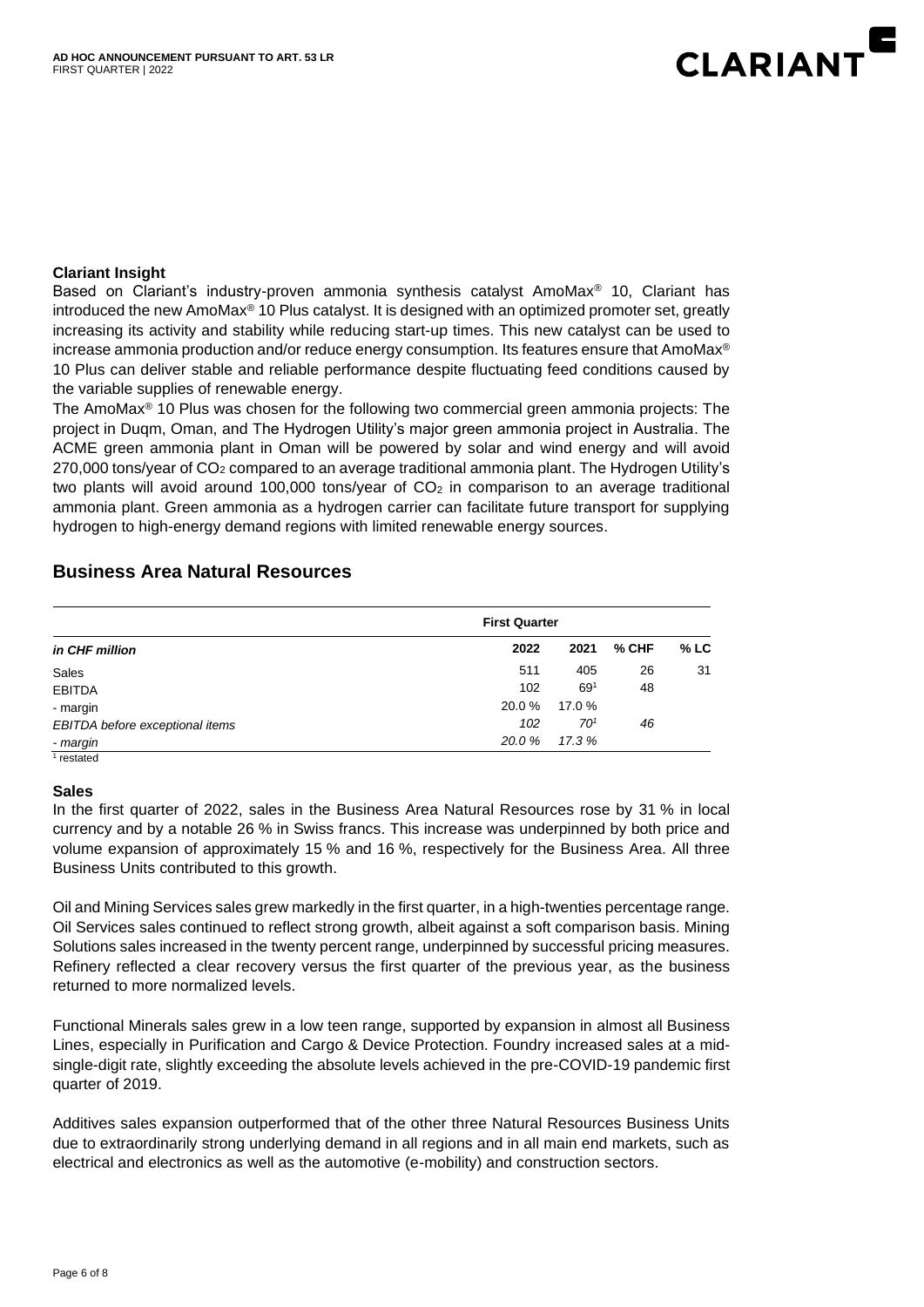

#### **EBITDA Margin**

In the first quarter, the EBITDA margin increased to 20.0 % from 17.0 %, driven by Additives, despite the fact that profitability was negatively impacted by significantly higher raw material cost and the curtailed availability of raw materials. The strong operating leverage from growth together with pricing measures more than compensated for the inflationary pressure. Absolute EBITDA rose by 48 %.

#### **Clariant Insight**

Halogen-free flame retardants, such as those provided by Additives, elevate sustainability and performance. Clariant's non-halogenated ammonium phosphate (APP)-based Exolit® AP flame retardants take intumescent fire safety to a new level for the building and construction sector. They enable an extended shelf life of intumescent systems allowing them to be applied in challenging conditions and can also save lives by enabling a faster response and extended resistance to fires compared to intumescent coatings based on standard halogenated solutions.

# **Discontinued Operations**

|                                 |      | <b>First Quarter</b> |       |        |
|---------------------------------|------|----------------------|-------|--------|
| in CHF million                  | 2022 | 2021                 | % CHF | $%$ LC |
| Sales                           | 0    | 216                  | n.a.  | n.a.   |
| <b>EBITDA</b>                   | 160  | $24^{1}$             | n.a.  |        |
| - margin                        | n.a. | 11.1%                |       |        |
| EBITDA before exceptional items | 0    | $29^{1}$             | n.a.  |        |
| - margin                        | n.a. | 13.4%                |       |        |

1 restated

Pigments divested on 3 January 2022

As part of Clariant's portfolio optimization, the Business Units Pigments and Masterbatches and the Business Line Healthcare Packaging, which operated as a part of the Business Unit Masterbatches, have been reclassified to discontinued operations since the first half year 2019.

On 31 October 2019, Clariant sold its Healthcare Packaging business to Arsenal Capital Partners. The sale of Clariant's Masterbatches business to Avient (formerly PolyOne) was completed on 1 July 2020. On 3 January 2022, Clariant's Pigments business was divested to a consortium comprising Heubach Group and SK Capital Partners, which resulted in a provisional pretax disposal gain of CHF 168 million and an EBITDA of CHF 160 million for discontinued operations in the first quarter of 2022.